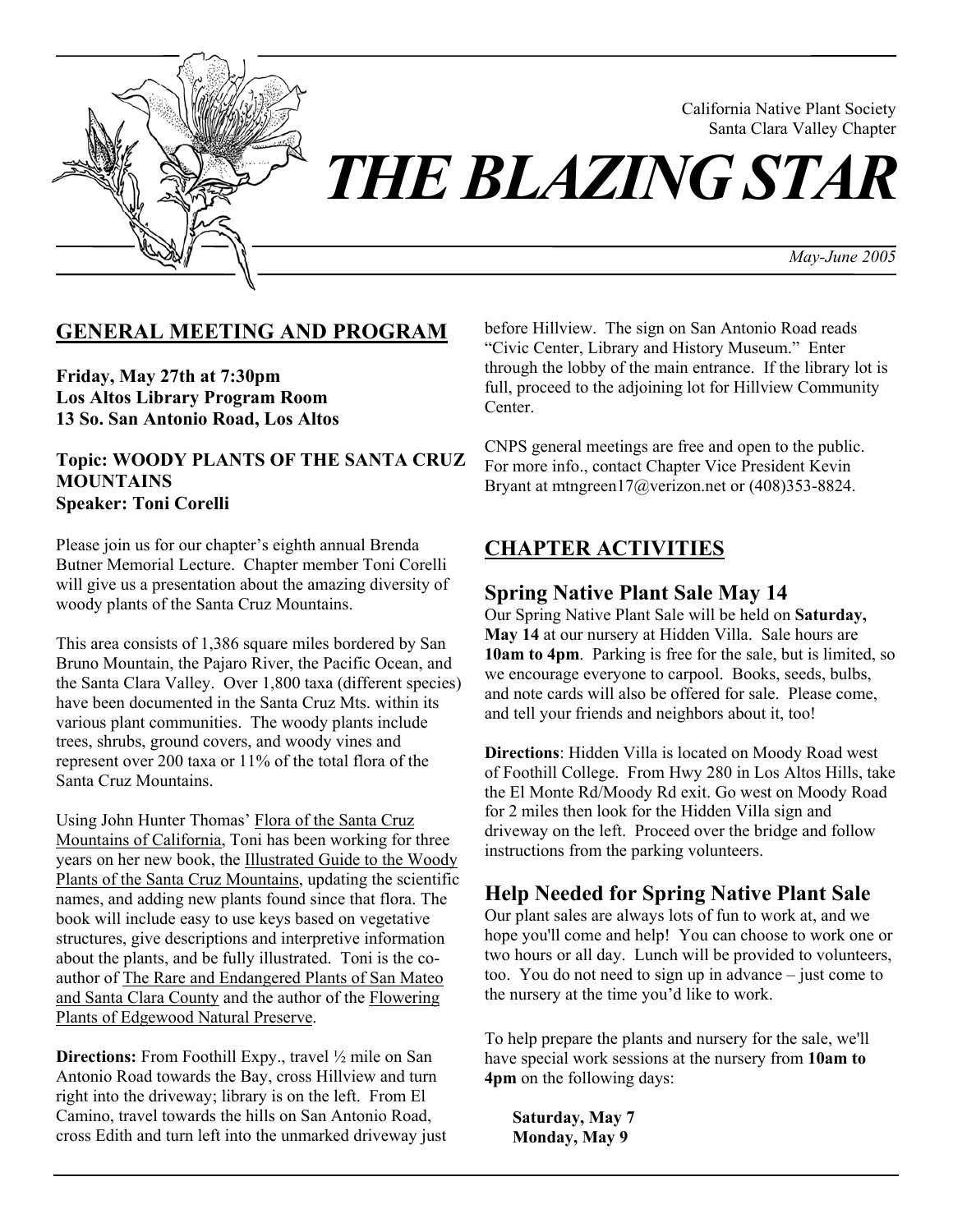### **Tuesday, May 10 Friday, May 13**

Or if you'd like to help out another time, our regular native plant **nursery work sessions** take place every **Weds.** from **11am to 3pm** (note new summer hours).

Bring garden gloves, sunhat, clippers, and your lunch if you like. Other tools will be provided at the nursery. We may need help weeding, cleaning the nursery, making signs, rearranging the pots and generally getting the place ready for the sale. Knowledge of plants is not necessary, your willingness to help is all that's required.

For more information please contact the plant sale cocoordinators: Janet Gomez at (408)978-2984 or jgomez51@sbcglobal.net; and Kevin Bryant at (408)639- 0493 or mtngreen17@verizon.net.

**Directions**: Hidden Villa is located on Moody Road west of Foothill College. From Hwy 280 in Los Altos Hills, take the Moody Road exit and head west. Two miles west of Foothill College, look for the Hidden Villa sign and driveway on the left. Proceed over the bridge, and park in the visitor center parking lot to your right. The Native Plant Nursery is at the greenhouse just beyond the visitor center.

# **Gardening with Natives**

Gardening with Natives meets monthly and includes a mix of seasoned native plant enthusiasts as well as beginners. Newcomers are always welcome. Our next meetings will be **Thursdays, May 5** and **June 2**. The meetings start at **7:30pm**.

In **May**, we will meet at the PCC and share and show favorite native plant books. Bring the old standbys that you go to time and time again and also some of your more specialized books on grasses, bulbs, plants that grow in certain areas, plants for specific communities, etc. Each person will get an opportunity to briefly describe what they brought and why they like it. This meeting will be a great way for people to find new sources of information. Chris Todd will be our facilitator.

In **June**, we will meet at Arvind Kumar's house for a tour of his native garden in the Evergreen area of San Jose. Arvind has been gardening with natives for the past four years and this is an opportunity to see a native garden at the end of spring. The location is 2927 Glen Craig Court, San Jose. **Please RSVP**, by calling (408)274-6965.

Contact Stephanie Morris at StephLMorris@hotmail.com or (408)371-9376 to be added to the GWN newsletter email list, provide input, or receive more information.

**Directions:** The PCC (Peninsula Conservation Center) is located at 3921 E. Bayshore Road. From Highway 101 north, Take the "San Antonio North" exit, get immediately into the left-hand turn lane, and turn onto East Bayshore. This will curve around to the left, then right. The first street on your right is Corporation Way. Turn right. Then turn into the first driveway on your left, which is the PCC parking lot. We will meet in the Peregrine suite at the back of the building (door opens up to the parking lot).

## **Photography Group**

The Chapter Photo Group meets on the 3rd Monday of each month (next meetings will be **May 16th** and **June 20th**), in the Kestrel Room from **7-9pm**.

For **May** our theme will be the amazing desert wildflower season we've had. If you have images from trips to Death Valley, Anza-Borrego Park, the Mojave Desert, etc. that you would like to show, please notify Jerry Welch (jdwelch@yahoo.com). In **June** we'll be having Gear Night: bring your cameras, tripods, etc. There will be a quick presentation on new stuff out there, and a chance for everyone to ask questions and take a look at each others' gear.

As always you are welcome to bring digital images (either on CD or your laptop), slides, or prints. If you would like to be added to the email or phone lists, contact Jerry Welch at  $(408)353-8352$  or jdwelch@yahoo.com.

# **Native Hill News**

Ellie Gioumousis has resigned as Native Hill Chair, to be replaced by Philip Higgins as interim chair. Please join us in thanking Ellie for all her hard work and dedication to CNPS and Native Hill.

Ellie has been a tireless Native Hill leader for many years, and a beautiful, mature native garden is the result. She has also introduced many people over time to gardening through her devotion to the site, and has inspired all with her tireless weed-pulling. The garden is now blooming with flannel bush, clarkia, penstemon, and many other native plants, and it's a very pleasant place to be.

Ellie thanks everyone for all the help and support we have given to the native garden for many years. She says she will still be coming to many workdays but will no longer be in charge.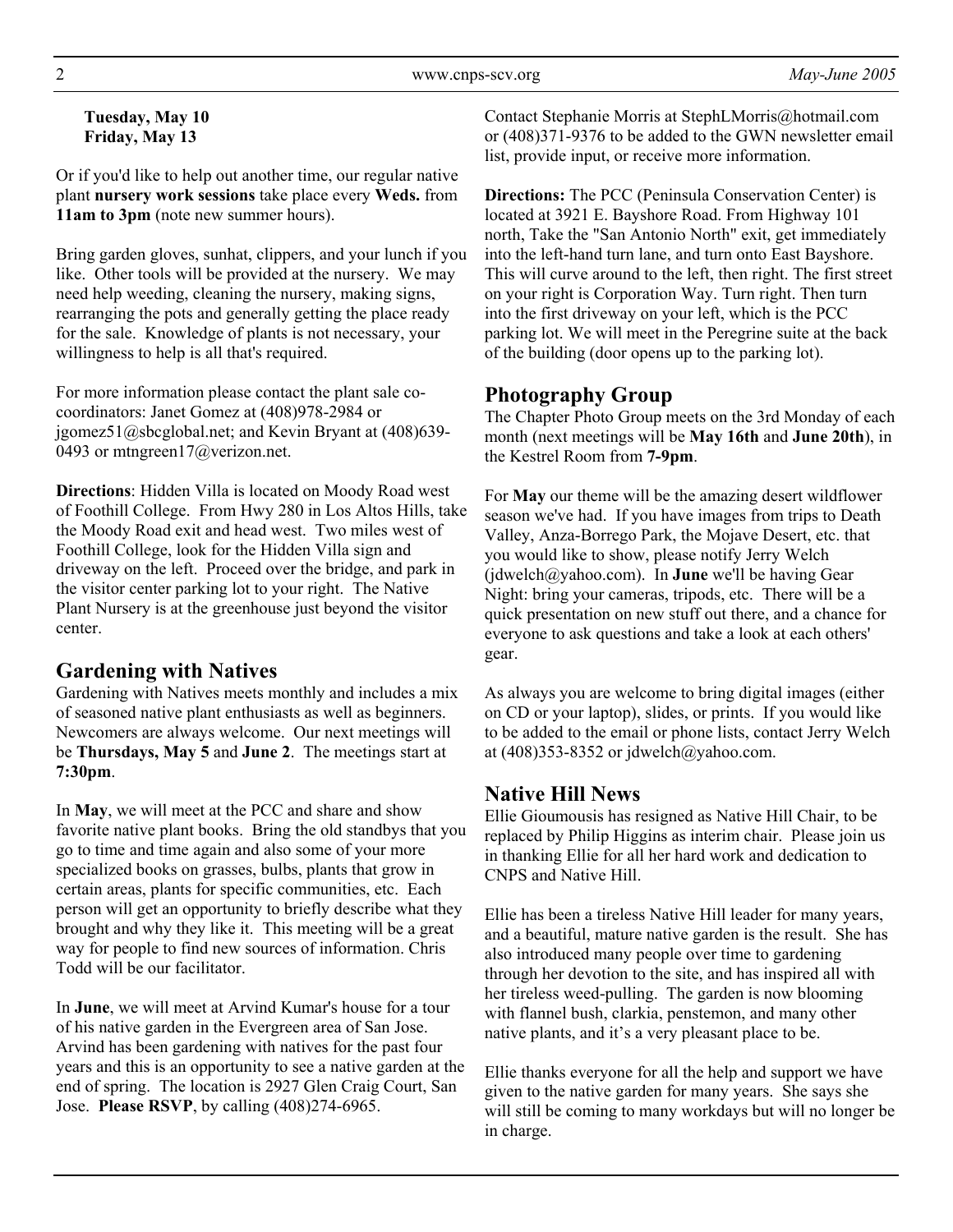Phil Higgins is a graduate student at San Jose State and is the spokesperson for the Burrowing Owls at the Wildflower Show at Mission College and he also leads the tours to see the owls. He is a very keen gardener, having helped design the native garden at Mission College and he has grown many of his own plants.

We are looking for a second person to be co-chair, or members to form a steering committee, so the work can be shared, and there will be alternate persons to lead the workdays. Please let Phil know if you might be interested in doing this. Contact Phil at (650)941-4752 or phidor@juno.com.

#### **Keying with Natives**

Join us on the last **Friday** of every month, from **6:30pm - 8:30pm,** to learn about keying out local plants. We meet at the PCC building in Palo Alto. The next meetings will be **April 29th, May 27th,** and **June 24th.**

Please bring a locally collected plant with flower or fruit if available, and an interest in learning how to key out or identify local plants. Often we are joined by local experts such as Sally Casey! Microscopes, lamps and keying books are supplied but if you have your own you're encouraged to bring them.

Contact David "Tex" Houston for more details, (650)962- 9876 x347 or tex@acterra.org.

### **Habitat Restoration at Edgewood Park**

Join us as we strive to protect sensitive habitats at Edgewood and enjoy spring and summer wildflowers. We meet on Saturdays, Wednesdays, and Fridays. For all work sessions, bring gloves, sunscreen and liquids.

Our new Saturday work sessions take place on the **3rd Saturdays** of the month, meeting at **9am** and continuing until **12noon**. The next one is scheduled for **May 21**, meeting at the **Day Camp**. The Day Camp is located about 3/4 of a mile east of Hwy. 280 on Edgewood Road. At the work site we expect to see a variety of flowers in the genus *Brodiaea*, including several related genera (relatives).

On **June 18** we will meet at the **West Kiosk** and hope to see the clay mariposa lily *Calochortus argillosus* in flower. On **July 16** we will again meet at the **West Kiosk** and hope to see several species in the genus *Piperia*, the Rein Orchids.

We've begun our **Wednesday evening** sessions with the return of daylight savings time. These Wednesday sessions begin at **5:30pm**. For more information, including

**locations**, call Ken Himes at (650)591-8560, or visit the weed warriors website, **edgewood.thinkersrus.net**.

**Friday** sessions continue throughout the year, weather permitting. These start at **8:30am**. For information on the Friday sessions contact John Allen at jcakwa@earthlink.net.

#### **Native Plant Handouts at Website**

Handouts on plants for hummingbirds, native grasses in our region and wildlife planting tips are available on our website (**www.cnps-scv.org**) in PDF format. They are located on the front page and near the top, very easy to find!

## **SCHOLARSHIP PROGRESS REPORT**

*By Debra A. Boelk, U.C. Davis Dept. of Plant Sciences* 

In 2003 your Chapter graciously awarded me monies to help defray the costs of my thesis work on perennial pepperweed. A number of interesting observations and some recommendations on the control of this invasive have resulted from this work.

We combined mechanical and chemical controls to find the best combination for reducing spread. Robustness of the pepperweed population had a major effect on what combinations worked best. The best method for control in robust populations was spring mowing followed by an application of either glyphosate, chlorsulfuron or 2,4-D when the plant had re-grown and was in flower bud. In weaker, sparser populations the only effective treatments were spring burning, mowing or grazing followed by an application of chlorsulfuron upon re-growth of the plant.

In all of these scenarios the important factor was application of the chemical at flower bud. Flower bud is the time when a perennial plant has developed the capacity to manufacture photosynthates and is actively moving those back down into perennating structures. In this way the chemical is transported with the carbohydrates and can affect the perennating structure along with the above soil portion of the plant. One other factor to consider is that this is an iterative process. One must expect to apply these treatments at least several years in a row in order to control the spread of pepperweed.

*Debra adds:* I start my new job as a Scientific Research Assistant with the University of California Cooperative Extension in Stockton May 1st!! I hope that position will lead into land management of some sort. Thanks for all your Chapter has done to help make that possible.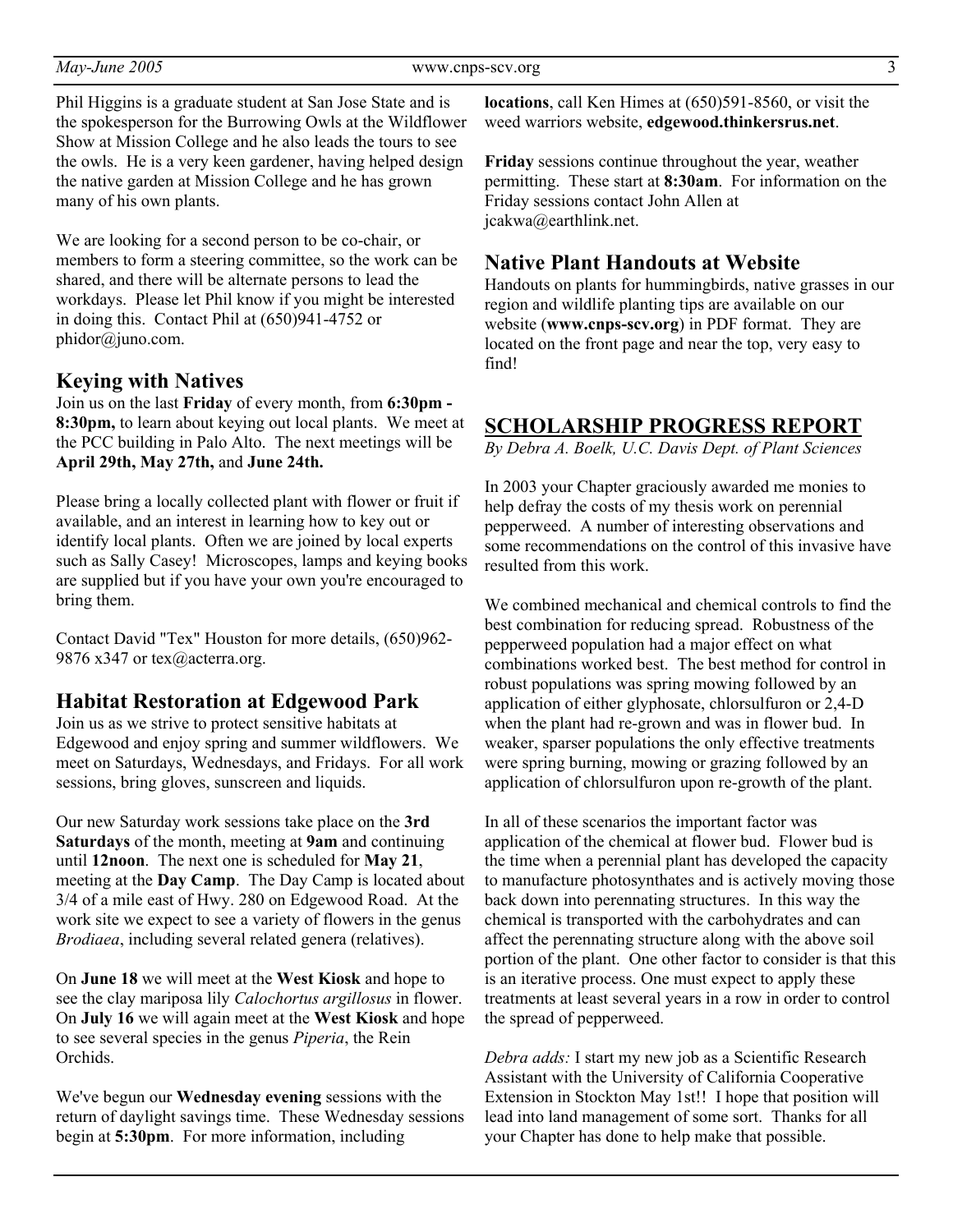# **CHAPTER FIELD TRIPS**

**Chapter field trips** are free and open to the public. They are oriented to conservation, protection and enjoyment of California native plants and wildlife, and we adhere to all rules and guidelines for the lands on which we are visiting.

**In our region it is very important to be prepared for hiking on rugged & steep terrain, wide temperature ranges and rapidly changing conditions at any time of year. All participants should wear sturdy footwear and carry sufficient water, sun protection, food, layers, personal first aid and other supplies you may need. If you have any questions about your ability to participate in a particular field trip, please contact the trip leader in advance.** 

### **May 7 Sat 8:30am New Idria and San Benito Mountain**

Join trip leader Bart O'Brien on a whirlwind visit to view the floral charm and serpentine barrens of this high point in the inner south coast range. The area has a unique mix of ultramafic soils, geography, and climate, and contains a strange arrangement of species, some common elsewhere in California but disjunct in distribution, and others whose existence is limited to this biological island.

This will be an all day trip, with a good deal of driving. Grueling hikes will not be on the agenda, but bring good footwear for walking on rocks. It can get quite hot here in May. Bring food and water, and don't forget your botanizing flashlight! Carpooling is strongly encouraged, and high clearance vehicles are recommended, but will probably not be essential.

Contact Kevin Bryant at mtngreen17@verizon.net or (408)353-8824 to **reserve your spot**. Further details will be sent to those who register.

**May 8 Sun 8:30am Mt. Hamilton and Mines Road**  We will make our annual traverse of the mighty Hamilton Range at its high point, enjoying a few stops on the western slopes before heading to walk around and explore the flora at a few locations on the other side of Mt. Hamilton. The flowers should be phenomenal this year. Come and meet (or say hello once again) to the diverse and dazzling flora of the Hamilton Range.

This will be an all day trip. Bring lunch, snacks, and plenty of water.

**Directions:** We will meet at **8:30am** at Orchard Supply Hardware at 3000 Alum Rock Road, and from there we will caravan to a place where we can park and carpool as needed. No fuel is available after leaving San Jose.

Space is limited; please contact Kevin Bryant at mtngreen17@verizon.net or (408) 353-8824 to **reserve your spot.** 

### **May 16-20 Mon-Fri Smith River**

You've been hearing about it, and now it's finally here! Ken Himes and Kevin Bryant will lead us on a journey to the far northwestern corner of our state, where we will explore the incredible and diverse flora of this high rainfall region. The presence of a large block of ultramafic soils adds complexity to floristic picture, as these areas support unique plants like the carnivorous plants *Pinguicula vulgaris, Darlingtonia californica*, and *Drosera rotundifolia*. We expect to see up to a dozen different conifers on this trip, and many other floristic gems in bloom, such as *Erythronium* and *Rhododendron* species.

The field trip events will be held **May 17-19**, with the **16th** and **20th** as travel days. Trips will involve mostly driving, with some easy hiking. We will be camping at Panther Flat Campground near Gasquet, but there are motel accommodations available nearby. There is a \$20 per person charge to cover camping costs.

**To reserve your spot**, or for further details on the trip, please contact Kevin Bryant at mtngreen17@verizon.net or Ken Himes at (650)591-8560. Space limited to 25.

### **May 15 Sun, 10am Pescadero Marsh**

Join Toni Corelli for a walk at Pescadero Marsh and Bean Hollow on the San Mateo coast.

Pescadero Marsh is the largest saltwater marsh on the San Mateo Coast and is noted for its diverse flora and bird species. Bean Hollow is one of the most diverse coastal bluff scrub plant communities along the San Mateo Coast. The walk is expected to last until about **3pm.** For more information, contact Toni at corelli@coastside.net or (650)726-0689.

**Directions:** Meet at the parking lot just south of the bridge along Hwy. 1 at Pescadero Marsh. It will be on the west side of the road. Bring lunch, water, and layers. We will walk Pescadero Marsh first; have lunch and then drive to Bean Hollow for the afternoon walk.